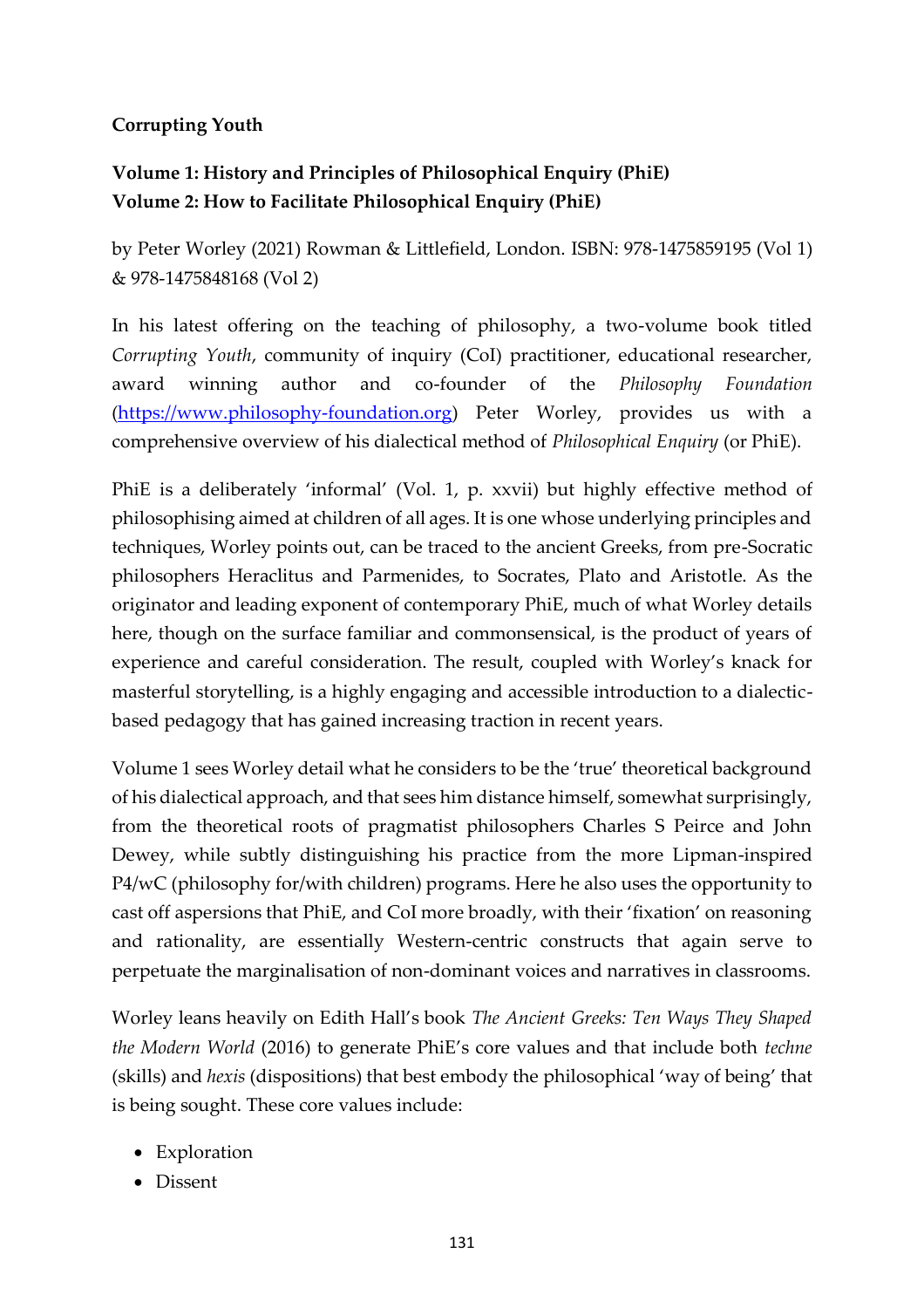- Autonomy
- Enquiry
- An open, questioning mindset
- Friendship
- Excellence, and
- Oracy

Worley also provides us with a spirited defense of the role of *competition* in the pursuit of excellence. PhiE is embracive of the *evaluative* and *eliminative* (Vol. 1, pp. 41-44) aspects of doing dialectical philosophy. If philosophical enquiry is indeed evaluative and eliminative, as Worley maintains, then that also bodes well for those wanting to assess discussants. The inclusion of an additional chapter on assessment, one suspects, would in this instance have been especially welcomed by teachers and curriculum developers.

In Volume 2, the focus shifts? towards PhiE facilitation and practices. Here Worley goes on to detail the three *basic conditions* that participants in any philosophy session are expected to maintain? for dialect to occur, and that is 'to think, to speak and to listen' (Vol. 2, p. 3). Represented as a dialectical triangle (or 'Talk Triangle'), one that Worley often employs prior to commencing a philosophy session, the basic idea ultimately rests on the introduction of a question that is posed to the group. The use of classroom questioning to generate provocations (*aporia* in Greek), and, in turn, lines of inquiry that serve to unsettle participants' existing *schemata*, is of course nothing new. As Lipman would argue, questioning 'puts doubt in our minds and doubt is the beginning of inquiry' (Lipman 2003, p. 99). Doubt and the subsequent generation of cognitive dissonance, as most teachers would agree, is essential for learning to occur.

For Worley, however, 'the simplest way to get things going in a philosophical enquiry [and distinguishing it from? some other CoI approaches is for the facilitator] to put a question to the group and take responses' (Vol. 2, p. 3) rather than relying on studentgenerated questions. More specifically, Worley's method is comprised of two steps: '1) the formulation or articulation of a response to a question, and 2) the identification and articulation of a supporting reason to the response or explanatory reason for the response' (Vol. 2, p. 4). One may be forgiven for thinking here that the PhiE is, therefore, a highly prescriptive approach. However, one would be wrong. Teachergenerated questions are favoured over student-generated ones for purely pedagogical reasons. This is because they are *optimally conducive* to eliciting the kind of dialectical movement for philosophy to occur. So, while the role of the facilitator, Worley argues, is to assist the group 'to get as reflective or as exploratory (etc.) as they are able …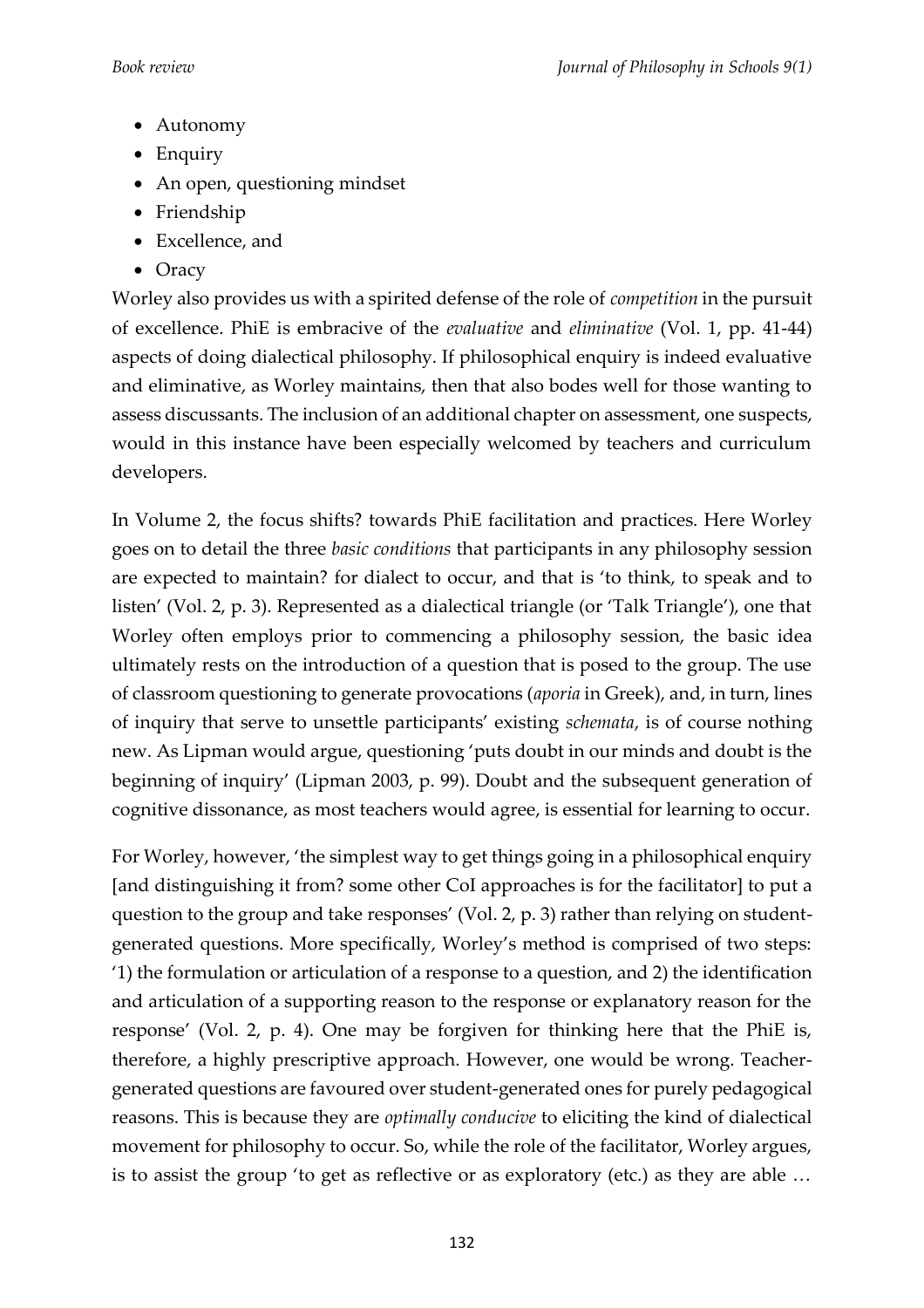[d]uring a PhiE, the facilitator should not ... provide idea-content' (Vol. 2, p. 2). Nor should the facilitator 'participate' in the ensuing discussion, beyond the use of procedural interventions. This characteristic feature of the PhiE, Worley continues, even requires facilitators, in most cases, to resist *paraphrasing* (distilling or summarising) philosophical exchanges, lest one risks disrupting the *parity* one is wanting to maintain between the child and the adult *philosopher* facilitator.

Worley's meticulous understanding of question-types and the pedagogical purposes for which they are best employed is perhaps unequaled in the field and elevates the PhiE method above other community of inquiry approaches. After all, it is questioning that triggers what (following Mary McCabe 2015), Worley calls 'the dialectical effect' (Vol. 1, p. 15), that is, the 'back-and-forth movement and ensuing argumentation' (Vol. 1, p. 13) that makes meaning-making or truth-seeking a genuinely open-access domain. And the question-type that is best placed for generating this dialectical effect is Worley's well-known *grammatically closed* yet *conceptually open* question (see Worley, 2015); by 'best-placed', I mean 'most inclusive'. These are questions that typically elicit one-word responses but that invite tensions, conflicts or controversies: 'Can you step in the same river twice?' (Vol. 1, p. 14), 'Is the mind the same as the body?' (Vol. 2, p. 14) and 'Is a ship that has had all its parts gradually replaced over time the same ship?' (Vol. 2, p. 13).

Volume 2 builds on this and other question-types and is separated into four parts: focusing on basic PhiE facilitation on *Getting PhiE Going*, expert facilitation on *Managing Dialectic* and advanced facilitation on *Taking Things Further*. In Part 4 Worley has included some new philosophy sessions and activities for lesson planning, followed by an equally useful appendix describing the names and details of some of Worley's key facilitator moves.

Drawing on his extensive experience as a teacher-facilitator of philosophical inquiry across a range of educational settings (both conventional and non-conventional), Worley's volumes offer much in terms of theoretical and practical insights for anyone interested in CoI, its history and facilitation. As an unashamed proponent of his work, few CoI practitioners or theorists, I would argue, rival Worley's understanding of the importance of interrogatives in teaching and learning and the dialectical vision Worley brings with him for the teaching of philosophy. The end-product is a pedagogical guide to philosophical thinking that has much to offer teachers and students of philosophy and to novice and advanced facilitators of CoI. Further still, there is much here to offer those simply interested in the development of children's